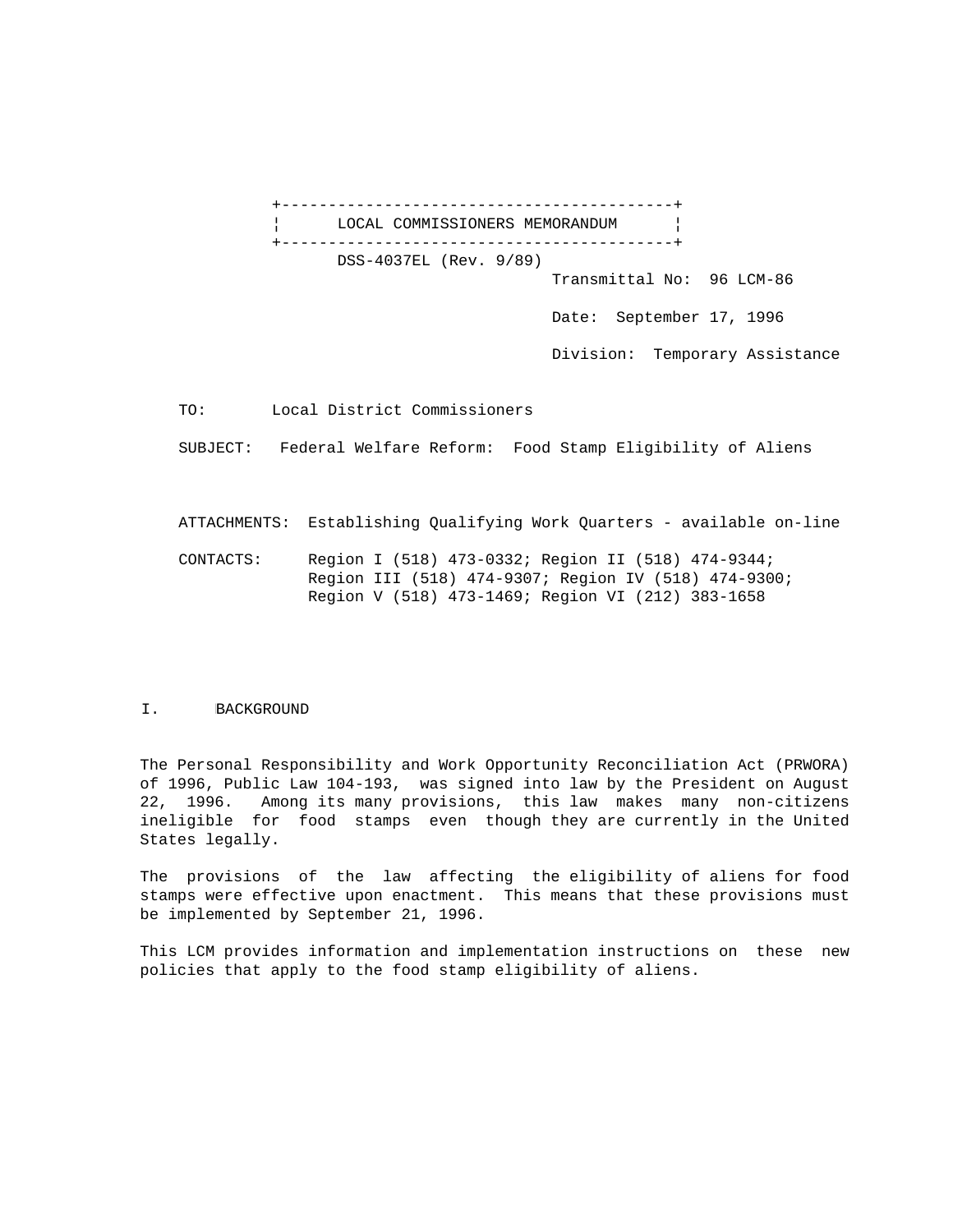Date September 17, 1996

Trans. No. 96 LCM-86 **Page No. 2** Page No. 2

### II. REQUIRED IMPLEMENTATION DATES

PL 104-193 does not contain any special provisions that extend the time frames for these new policies beyond the normal time frame specified in the Food Stamp Act for making changes. Therefore, the provisions of the new Law which were effective upon enactment must be implemented September 21, 1996.

\_\_\_\_\_\_\_\_\_\_\_\_\_\_\_\_\_\_\_\_\_\_\_\_\_\_\_\_\_\_\_\_\_\_\_\_\_\_\_\_\_\_\_\_\_\_\_\_\_\_\_\_\_\_\_\_\_\_\_\_\_\_\_\_\_\_\_\_\_\_\_\_\_\_\_\_

This applies to:

- a) all new food stamp applicants;
- b) all recipient households at earliest recertification for food stamps on or after September 21, 1996 but no later than August 22, 1997; and
- c) all changes to recipient cases during a certification period that require a new budget.

These provisions must be implemented by September 21, 1996, in order for the Department and local districts to avoid potential federal fiscal penalties for running a program that is not in compliance with federal law. By implementing these provisions by September 21, the Department and local districts will not be subject to federal quality control sanctions caused by misapplication of the new policies for 120 days.

It is recognized that local districts have a very short time-frame to inform workers about these changes. However, it is necessary to complete implementation at the local level in order to take advantage of the entire 120-day variance exclusion period. If a district fails to implement, errors must be cited during any part of the 120-day period in which the policy has not been implemented.

III. ALIEN PROVISIONS OF PUBLIC LAW 104-193 (Sec. 401, 402, 404)

#### Policy Change:

 In addition to meeting all other food stamp eligibility requirements, an alien must fall into one of the following five categories in order to receive food stamps.

 1. An alien admitted to the U.S. as a refugee under Section 207 of the Immigration and Nationality Act (INA) may receive food stamps for 5 years after attaining refugee status.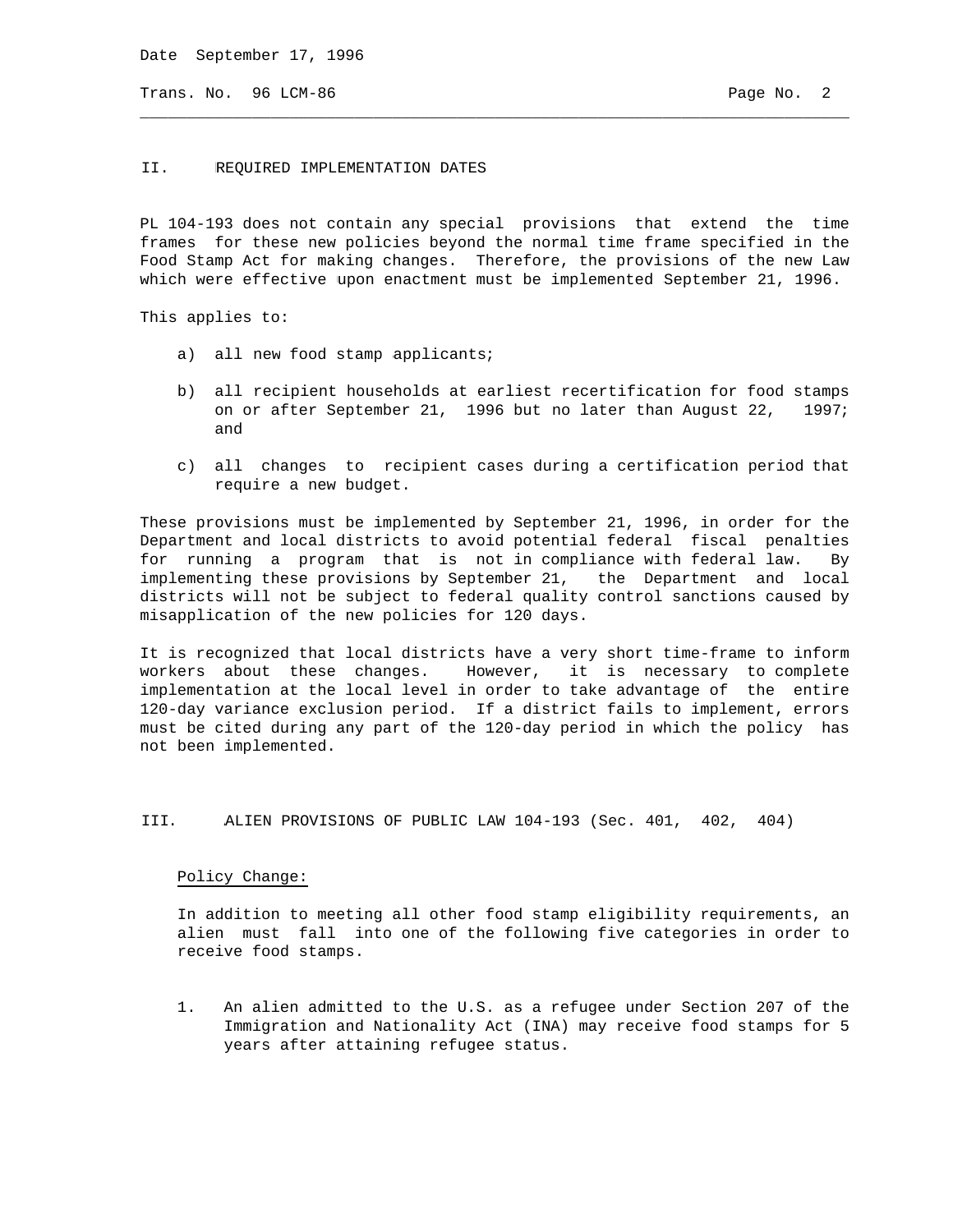Trans. No. 96 LCM-86 **Page No. 3** 

 2. An alien admitted as an asylee under Section 208 of the INA may receive food stamps for 5 years after attaining asylee status.

\_\_\_\_\_\_\_\_\_\_\_\_\_\_\_\_\_\_\_\_\_\_\_\_\_\_\_\_\_\_\_\_\_\_\_\_\_\_\_\_\_\_\_\_\_\_\_\_\_\_\_\_\_\_\_\_\_\_\_\_\_\_\_\_\_\_\_\_\_\_\_\_\_\_\_\_

- 3. An alien whose deportation is withheld under Section 243(h) of the INA may receive food stamps for 5 years after deportation is withheld.
- 4. An alien who has been lawfully admitted for permanent residence may receive food stamp benefits with no time limit if that alien is:
	- a) a veteran with an honorable discharge not related to his/her alien status,
	- b) currently on active military duty, or
	- c) the spouse or unmarried dependent child of a honorably discharged veteran or alien on active duty.
- 5. An alien who has been lawfully admitted for permanent residence and has worked 40 qualifying quarters of coverage under Title II of the Social Security Act (or can be credited with such quarters) may receive food stamp benefits with no time limit.

 A qualifying quarter includes any quarter worked by a parent of an alien while the alien was under 18 and a quarter worked by a spouse during a marriage, if the alien remains married to the spouse or the spouse is deceased. A quarter may count for both the person who earned it and the person it is deemed to at the same time. For example, if both husband and wife each have 20 quarters they meet the requirement because between them they have worked 40 quarters. Their children under age 18 would also meet the requirement.

 Quarters earned after December 31, 1996, do not count if the alien receives any Federal means-tested public benefits during the quarter. Federal means-tested public benefits are:

- a) any grant, contract, loan, professional or commercial license provided by or funded by the United States; and
- b) any retirement, welfare, health, disability, public or assisted housing, post-secondary education, food assistance (including the food stamp program), UIB benefit, or any other similar benefit for which payments or assistance are provided by a U.S. agency or paid by U.S. funds.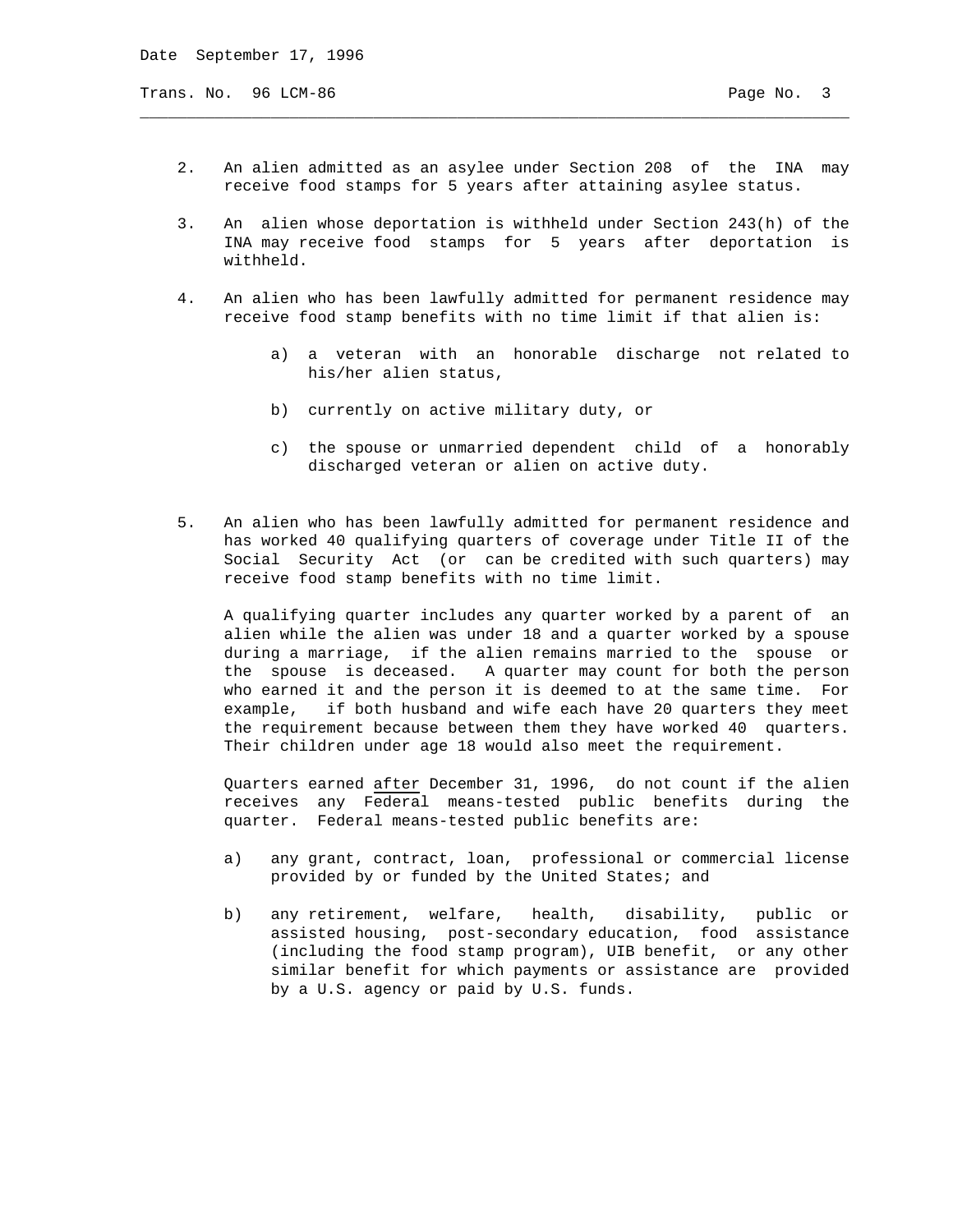Date September 17, 1996

Trans. No. 96 LCM-86 **Page No. 4** Page No. 4

#### Required Action:

Documentation

 Local districts must obtain appropriate documentation of alien status at application or recertification.

\_\_\_\_\_\_\_\_\_\_\_\_\_\_\_\_\_\_\_\_\_\_\_\_\_\_\_\_\_\_\_\_\_\_\_\_\_\_\_\_\_\_\_\_\_\_\_\_\_\_\_\_\_\_\_\_\_\_\_\_\_\_\_\_\_\_\_\_\_\_\_\_\_\_\_\_

- 1. Documentation of refugee and asylee status, including the date the status started, is found on INS forms I-94 or I-688B. Documentation of asylee status may also be found on an INS or U.S. Justice Department letter granting such status. Deportation withheld can be documented by a judge's order showing that deportation was withheld pursuant to section 243(h) of the Immigration and Nationality Act (INA). The date withheld is the date of the judge's order.
- 2. Documentation of working quarters can be obtained by the individual from the Social Security Administration (SSA) by filing an SSA- 7004, the Benefit Estimate form. At this time, there is no process in place permitting SSA to share information about a person's work history directly with the social services district. Further, the time it will take an individual to receive a response after filing an SSA-7004 form with SSA may be longer than the time frame allowed to process a food stamp application or recertification request.

 The United States Department of Agriculture has verbally advised the Department that workers should make reasonable attempts to use alternative means of documentation if an SSA-7004 form is not available. These can include statements of work history from individuals in the community such as current or former employers or business partners, client records of pay or income tax, and even statements of the client or the client's friends or family, if the statements appear creditable to the worker.

 Attached to this LCM is an explanation of how the Social Security Administration determines work quarters. This information can be used to help to determine if an alien has worked the required number of quarters.

 Local districts must establish procedures for documenting alien status that work best for their own district. The implementation time frame for these requirements is very short and some of the supports needed to obtain information are not in place at the federal level. Therefore, it is very important that workers carefully explain in the case record the reason for the eligibility decision that is made (eligible or ineligible). In some situations, the worker's process in making the decision could become the sole basis for deciding if the case decision is correct during a quality control review.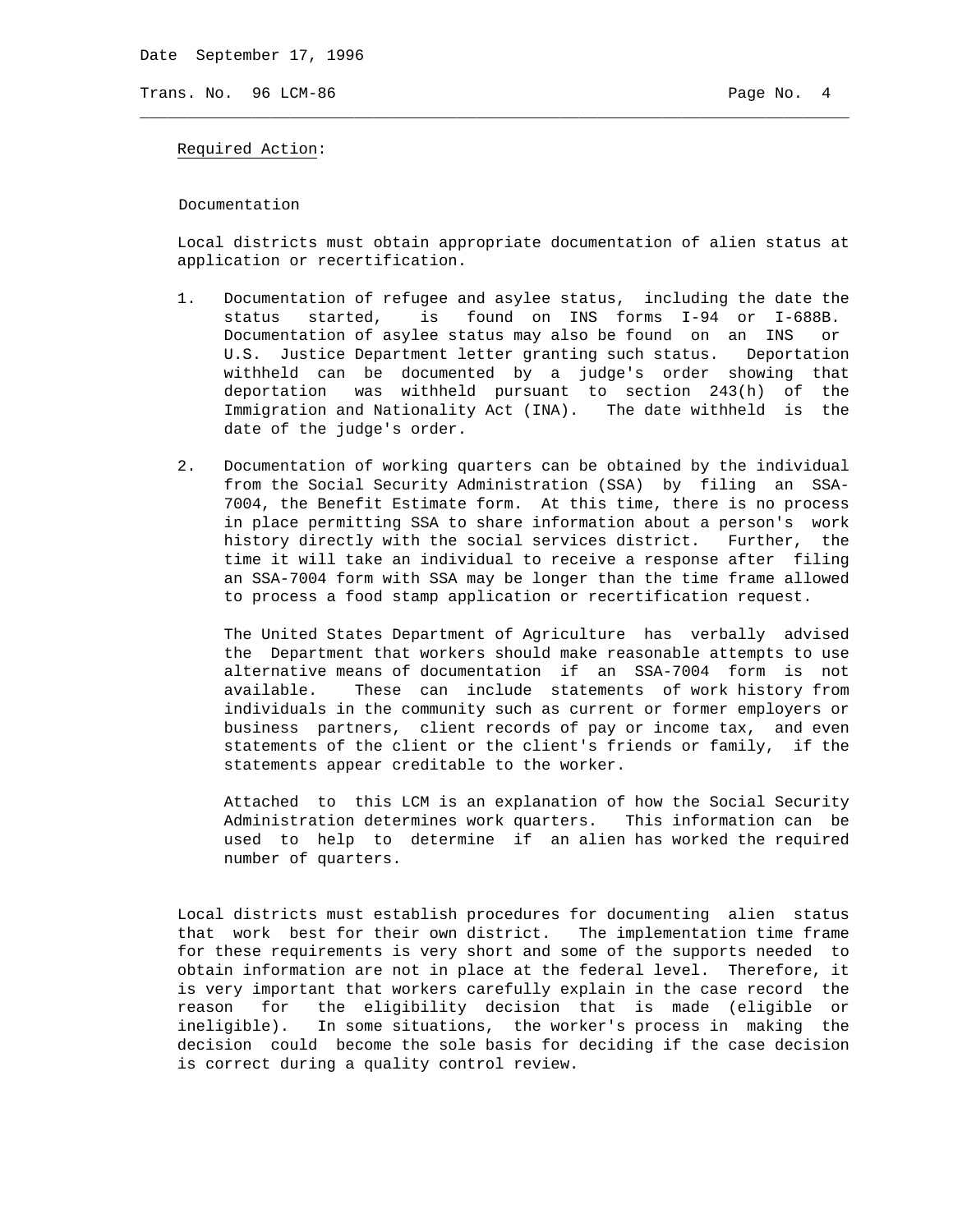Trans. No. 96 LCM-86 **Page No. 5** Page No. 5

Federal Recertification Waiver

 USDA has granted all states a waiver related to recertifying the cases of non-citizens to provide more time for obtaining documentation of alien status. Under this waiver, the certification period of a non elderly/disabled household with a current period of less than 12 months may be extended up to a total of 12-months, without an interview. For example:

\_\_\_\_\_\_\_\_\_\_\_\_\_\_\_\_\_\_\_\_\_\_\_\_\_\_\_\_\_\_\_\_\_\_\_\_\_\_\_\_\_\_\_\_\_\_\_\_\_\_\_\_\_\_\_\_\_\_\_\_\_\_\_\_\_\_\_\_\_\_\_\_\_\_\_\_

 a household with a six month certification period ending September 30, 1996 may have the end date extended to no later than March 31, 1997.

 These extended certification periods may never go beyond August 22, 1997.

 The certification periods of elderly/disabled household may be extended up to a total of 24 months. These extensions also may never go beyond August 22, 1997.

 If the certification period of a household is extended, the household must receive a notice in lieu of the regular notice scheduling recertification. This notice must explain why the period is being extended and inform the household about the documentation that will be required when the recertification interview is held. The extension of the certification period must be documented in the case record.

 There are no special quality control procedures for cases that are extended under this waiver. If there is a mistake in the case (other than the failure to have alien status documented), the error must be cited.

 There is great diversity in numbers of aliens within local districts and local district case processing procedures. Therefore, each district must establish their own local procedures regarding how this waiver authority will be used.

 Districts can choose to extend all cases with an alien in the household, not to extend any cases or extend certification periods on a case by case basis. Districts should consider the possible effects on error rates and future recertification scheduling when determining how to proceed. Whatever procedure is established must be applied consistently for all cases within the local district.

 Regardless of what decision is made regarding use of the waiver authority, local districts must be careful to follow normal food stamp requirements about timeframes for providing documentation, particularly those associated with late documentation.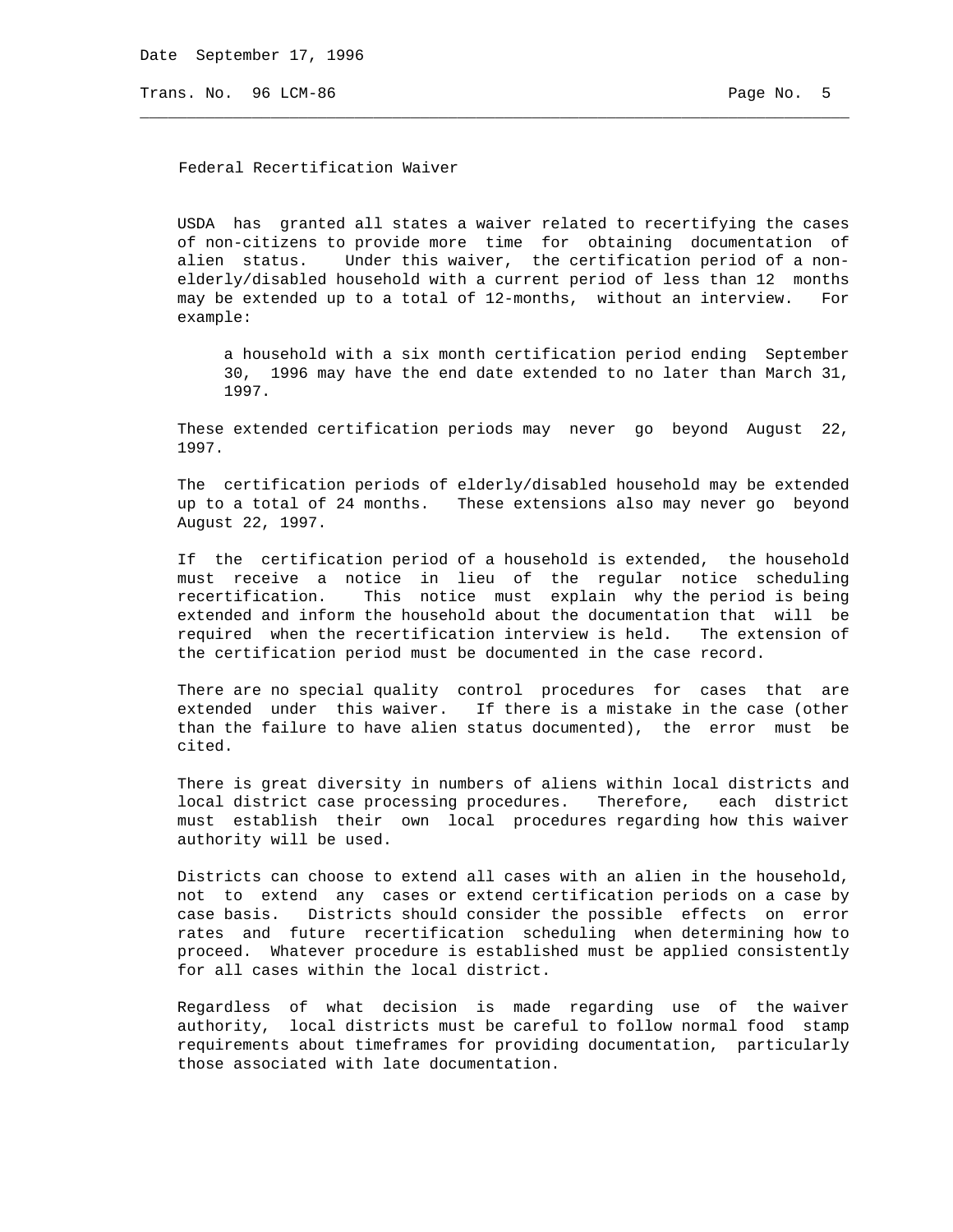Trans. No. 96 LCM-86 **Page No. 6** Page No. 6

# Systems Impact

 CNS language will be modified as of September 23 to reflect the new eligibility criteria.

\_\_\_\_\_\_\_\_\_\_\_\_\_\_\_\_\_\_\_\_\_\_\_\_\_\_\_\_\_\_\_\_\_\_\_\_\_\_\_\_\_\_\_\_\_\_\_\_\_\_\_\_\_\_\_\_\_\_\_\_\_\_\_\_\_\_\_\_\_\_\_\_\_\_\_\_

 Upstate local districts can extend certification periods in WMS by using Transaction Type "06-Recertification" and entering new Authorization Dates.

### IV. ADDITIONAL INFORMATION

 Information about the other food stamp provisions which must be implemented by September 21, 1996 have been provided to local districts in 96 LCM-83 on September 13.

 $\overline{\phantom{a}}$  , and the state of the state of the state of the state of the state of the state of the state of the state of the state of the state of the state of the state of the state of the state of the state of the stat

 Patricia A. Stevens Deputy Commissioner Division of Temporary Assistance